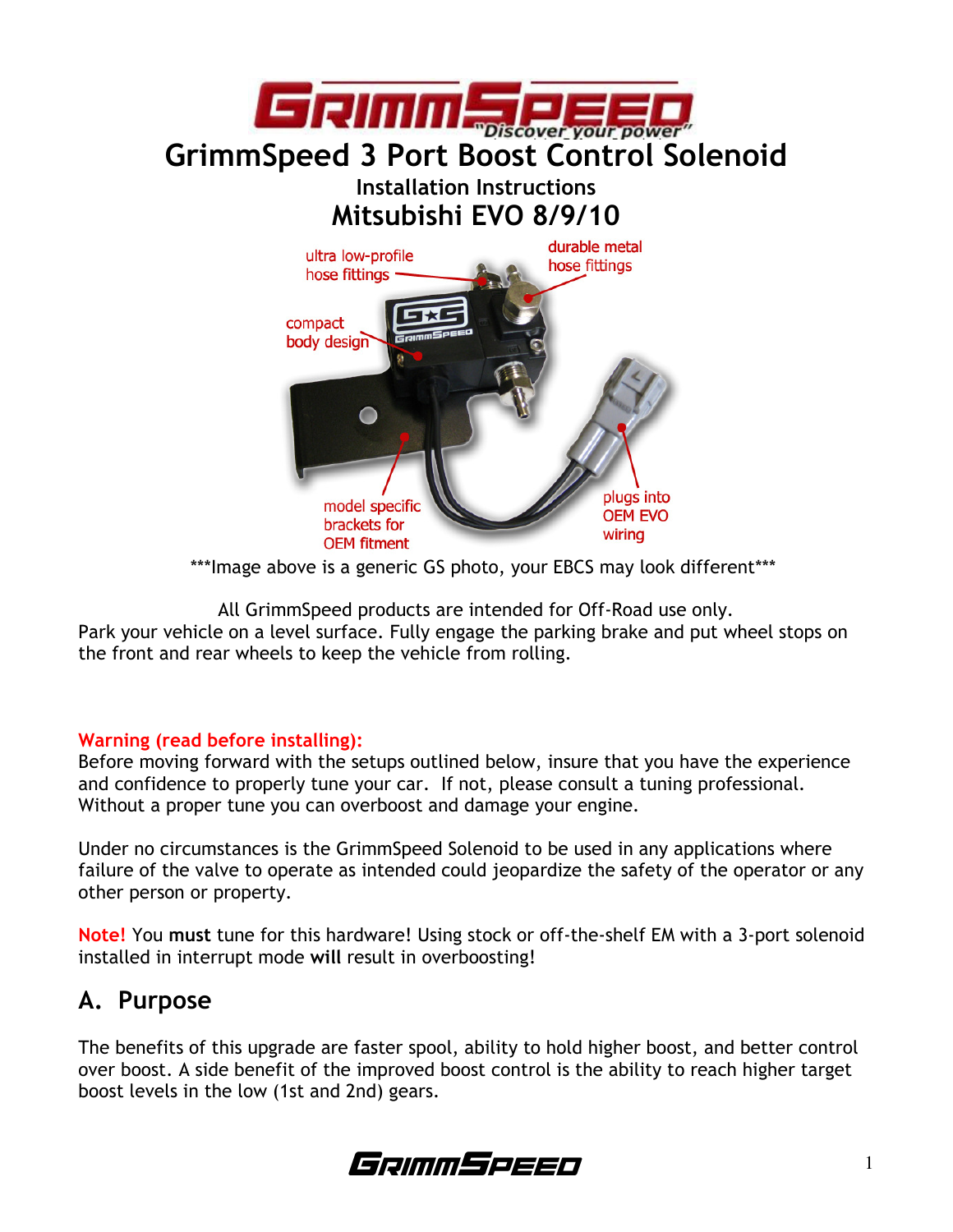# B. Technical Background

A BCS is a binary device – i.e. it is either on (energized), or off. In the context of the Mitsubishi device, when the BCS is energized, air is allowed to pass through the device, while when it is off, the air flow is cut.

There are two modes of boost controller operation, at least in this context: "bleed" mode, which is the mode that the stock BCS operates in, and "interrupt" mode, which is the mode that a 3-port BCS can operate in. Note that a 3-port BCS can also operate in "bleed" mode, depending on how it is connected.

Despite being digital in nature, these devices perform a very analog-like task, which is to control the boost level. In order to do so, the ECU opens and closes the solenoid at varying speeds, from 0 Hz (closed) to (effectively)  $~\approx$  Hz (open).

# C. 2-Port Operation (Stock) Review

The stock solenoid is part of the stock bleed-based boost control system. See figure 1. When the solenoid is off (closed), pressurized air from the compressor is fed straight into the wastegate control. Any increase in compressor pressure beyond the rated pressure of the wastegate control results in the wastegate being opened, preventing buildup of boost.

When energized (opened), air is allowed to bleed off the compressor-to-wastegate line by way of a "T" connector (in stock vehicles, this air is vented back into the intake post-MAF). This prevents the wastegate from seeing the full compressor pressure, allowing boost to build.

While the stock system operates adequately, it can lead to problems at higher-than-stock boost levels. Since the bleed system is sized for the stock turbo at stock boost levels, it is



typically incapable of correctly metering air at higher boost, allowing the wastegate to see pressure and open before intended. Additionally, since the wastegate is never completely cut off from seeing compressor pressure, it can open at low boost levels and inhibit boost buildup. Ideally, the wastegate should remain entirely closed for fastest boost buildup (as all exhaust is then forced through the turbine).

Figure 2: Pneumatic schematic for the GrimmSpeed Boost Control Solenoid

# D. 3-Port Operation and Installation

A 3-port solenoid does away with the bleed-based system, explicitly shunting air from the compressor to the wastegate, or compressor to vent (or back into the intake, OEM-style). Drawbacks of the bleed-based

system are thus eliminated, with the wastegate seeing literally no pressure when the solenoid is energized, to seeing all of the compressor pressure when the solenoid is de-energized.

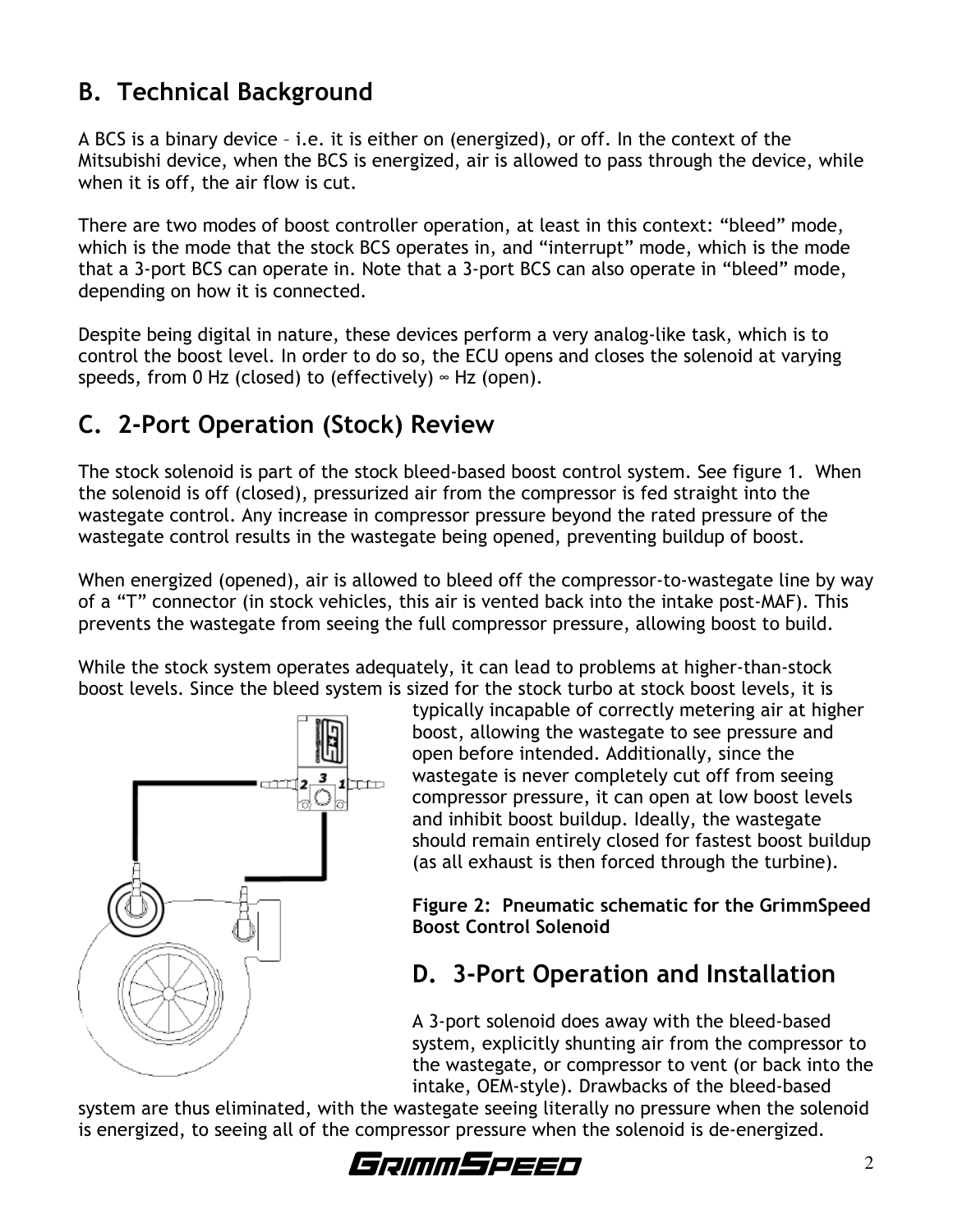Now able to explicitly control the opening and closing of the wastegate, the ECU is able to control boost with greater precision and reduced response time.

Installation for EVO 8 and 9:



1. Remove factory airbox. Locate boost control solenoid on driver side frame rail. Unbolt factory solenoid. Unplug the electrical connector and vacuum lines.

2. Install GrimmSpeed bracket and solenoid while reusing the factory bolt.



3. Hook up vacuum lines. See Figure 2. Port 3 connects to a high pressure boost source (there is a vacuum nipple on the turbo compressor outlet). Port 2 connects to the internal wastegate actuator vacuum nipple and Port 1 should be routed back to the intake (where the factory BCS mounts). It is recommended that a plastic zip tie is used to secure vacuum lines. The electrical is plug and play with the supplied connector. Tuning: WGDC controls the actuator / turbo. Tuning to the WGDC is required (approx 30% reduction in WGDC)

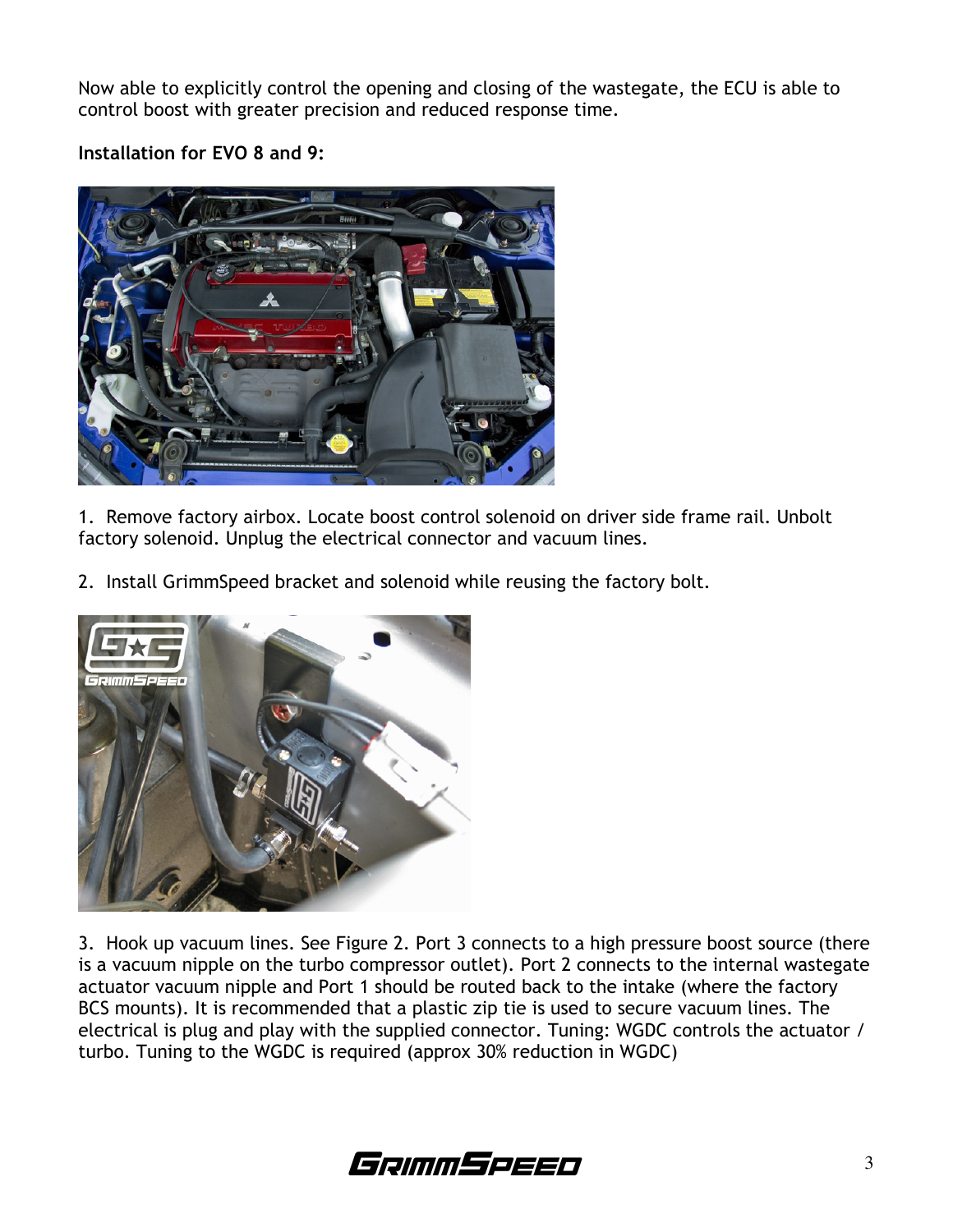#### Installation for EVO X:



1. Locate BCS bracket just below the brake master cylinder. Unplug the electrical connectors and vacuum lines. Unbolt factory solenoid bracket. There are two bolts that hold the bracket down. See picture.



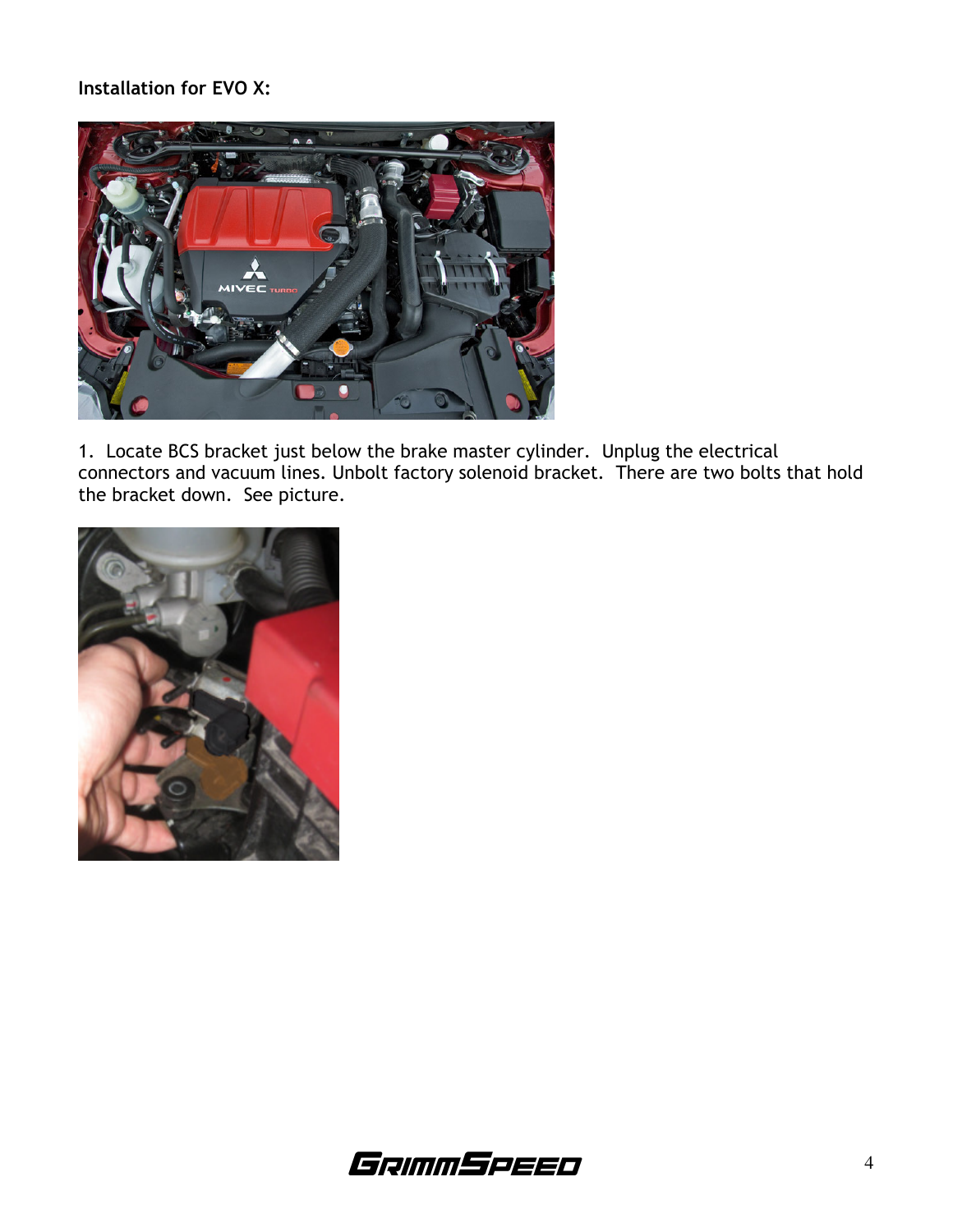2. Remove both factory solenoids from bracket. Reinstall factory solenoid with the black connector on the bottom of the bracket. You will not be reinstalling the factory solenoid with the brown connector. Install GrimmSpeed bracket and solenoid above this solenoid using supplied hardware. See picture.



3. Connect electrical connectors. The GrimmSpeed BCS utilizes the plug that the factory solenoid with the brown connector used. You must connect the black solenoid back to oem solenoid to avoid a check engine light although no vacuum lines will be connected to it.

4. Hook up vacuum lines to the GrimmSpeed BCS. You will be removing the 2 factory vacuum tees. See Figure 2. Port 3 connects to a high pressure boost source (there is a vacuum nipple on the turbo compressor outlet). Port 2 connects to the internal wastegate actuator vacuum nipple and Port 1 should be routed back to the intake (where the factory BCS mounts). It is recommended that a plastic zip tie is used to secure vacuum lines. The electrical is plug and play with the supplied connector. Tuning: WGDC controls the actuator / turbo. Tuning to the WGDC is required (approx 30% reduction in WGDC)

E. External Wastegate(EWG) Installation